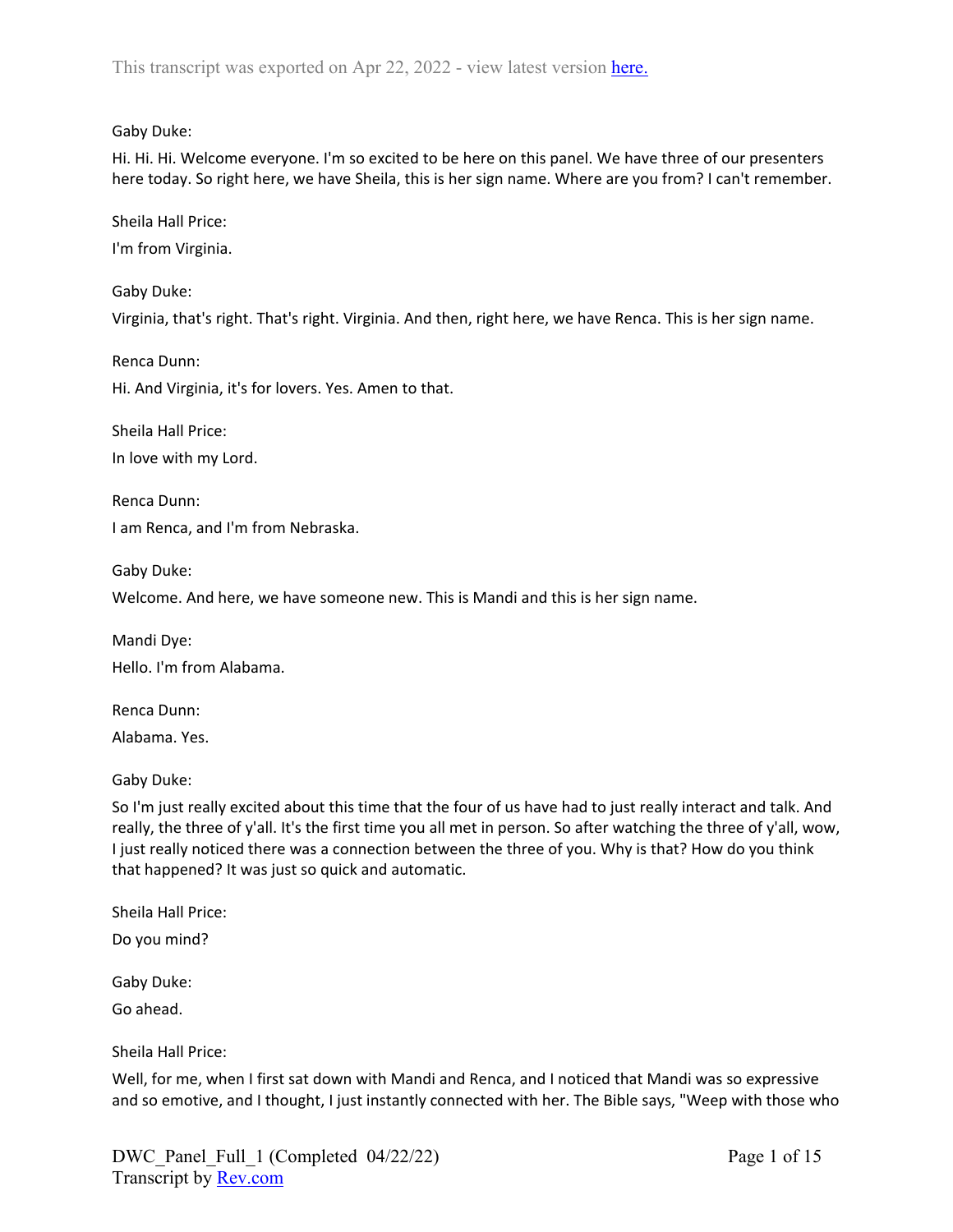weep and rejoice at those who rejoice." And so when I met Mandi, I felt, oh, wow, I just felt so connected to her joy.

#### Renca Dunn:

Yes. I think one of the biggest things that we sometimes face is how easy it is to do things individually. It's easy to do things from home, to work from home. Now, everything can be done from our home on our own. It's become all about self-reliance, me, me, me, but when will we stop focusing on me and instead, rejoin the collective we. These past two years have been really tough for all of us, for sure. It's nice to have this chance to be together. It just feels right. Even though we're from all over, being in one place and sharing stories reminds me of our capabilities, and that we are all serving that same spirit of God inside of us. We are one by serving the same God. So we feel instantly connected. It's really nice to be here in person.

#### Mandi Dye:

Yeah. The unbreakable theme that we are exploring, it's been powerful to me. And I've so enjoyed meeting you all. We each have our own unique personalities and that makes it even more fun.

#### Gaby Duke:

Yeah. I know that your husband typically is the one that has the camera on him. So her husband is named, Steve Dye, and this is his sign name. And typically, the camera's on him because he has a podcast. He does interviews with all different kinds of people, but now, it's your turn. Camera's on you. So how does that feel?

#### Mandi Dye:

Yes. It's been a big step for me. I usually stay behind the scenes. That's where I feel comfortable. So this experience as a presenter, it's brought up a lot of emotions for me. I definitely see God's hand in leading me here to do this. But on the news, so busy lately, and this weekend has given me a chance to just relax and slow down. It's a break from my regular work. It's been a new experience and wonderful. And to feel the support from all the team here, looking forward to what the future holds.

#### Renca Dunn:

Yes, I'm happy you're here. And it's nice that God is changing things up. It's like, God has been marinating you and now, you're well done like a steak, and you're ready to go.

Mandi Dye: Absolutely. My husband says the exact same thing.

Renca Dunn: Oh, the sign. It's a sign.

Mandi Dye:

Yep. He's ready to throw me out there into the world. And I'm like, "No, no, no. I'm fine where I am."

Renca Dunn: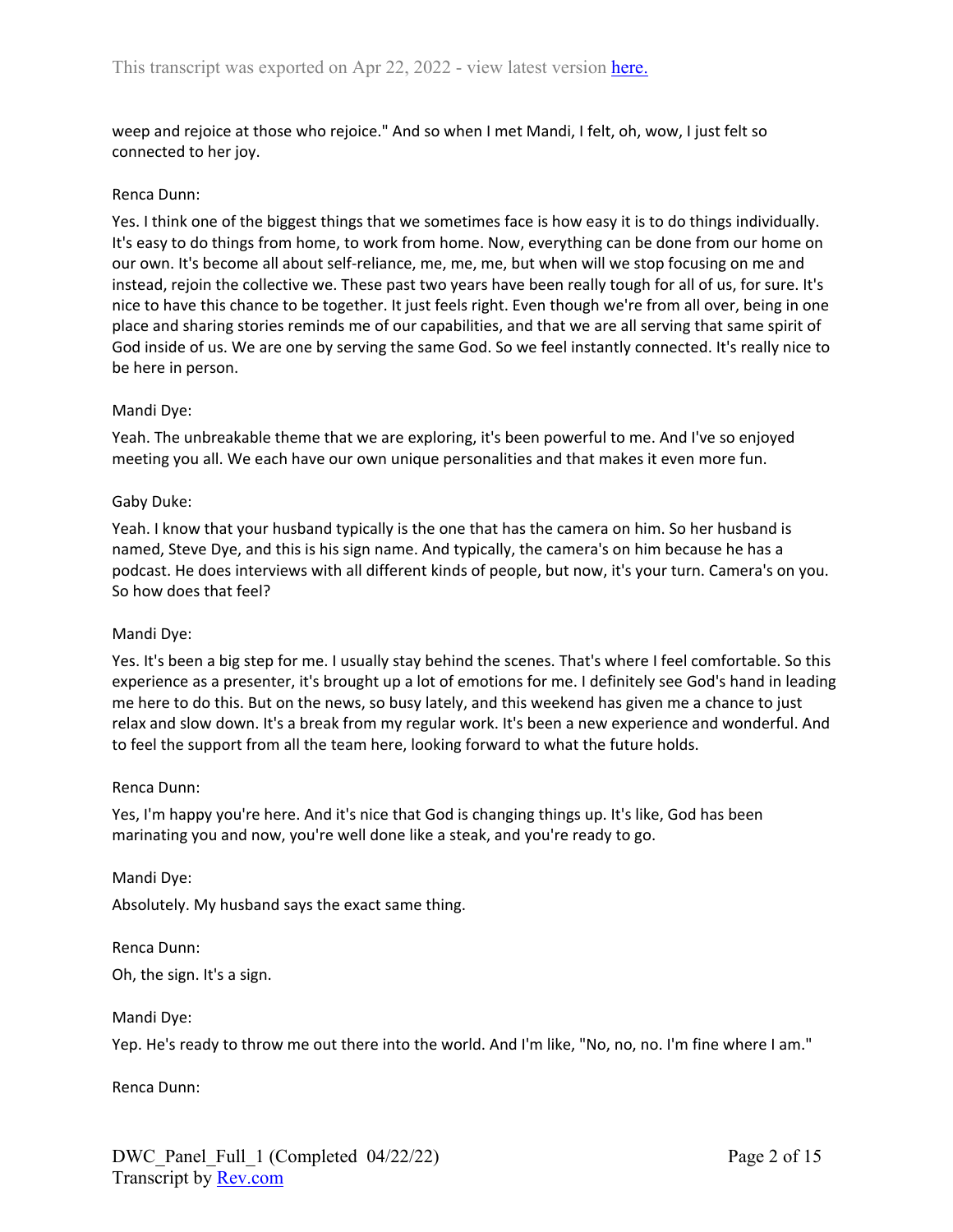This transcript was exported on Apr 22, 2022 - view latest version [here.](https://www.rev.com/transcript-editor/Edit?token=GLxDrOfLtndWeu1HosPA92yOfD6nOs7ZEdJyShZoF9rVltTJZzZCNVnTQZTj2Eu5DQdM2B6NWq2GLxa88GZK_L6MXis&loadFrom=DocumentHeaderDeepLink)

Yes.

Gaby Duke:

Yes.

Renca Dunn:

Yes. I agree.

## Gaby Duke:

I've really enjoyed watching the three of you in your presentations, your signing. One thing I noticed in Sheila, your presentation with your theme on love, you discussed the woman from the well. And you mentioned something about how we carry our burdens, just like the woman at the well carried her water. Really, they walk with the water on the ends of the sticks. And typically whenever I've read that story, I never really identified with her sin struggle of sexual morality, but burden, I did identify with that. And it was a moment for me where I was like, "Whoa, that's something I can identify with." And after watching your presentation, just that burden and learning to just put it down, that really impacted me.

And so, because the woman at the well, she left, she just left her burden. Jesus told her, "Go tell others about me." And she left her water and she ran off to tell other people to say, "Jesus. Look everyone, look what Jesus did for me." So for the women that are watching who have not yet left their water to go and tell others about Jesus, what do you have to say?

## Sheila Hall Price:

We have to leave our shame, our burden of how we see ourselves and self worth. Many women, we were concerned about what we look like and what other people think of us. And we're concerned about what they think of us, but we really need to look inward and realize that Jesus says, "You are perfect. You are accepted just the way that you are, no matter what your experiences are." And so that is living water. And that is the living water that the woman took to town. She left her water jar, yes, but we need to seek the Lord. And when we see our burdens and we think about that cup of water, we're able to just leave everything, and put everything aside, and go ahead and let the word take care of the rest.

#### Gaby Duke:

Yes. Yes. That is so true. Typically, women just really struggle with their identity. I wanted to look perfect a specific way.

#### Renca Dunn:

Right, right. To add to that, today, I think there is a lot of societal pressure. Back then, I'm sure women had their fair share of pressure as well, but it seems exacerbated for modern day women, like how we present ourselves or how we view other women. For example, we have quick information access about other women in our feeds. We see pictures of women with their families, spouse, or partner. And our gut reaction can be one of disappointment because we don't have that or we automatically compare ourselves and feel shame. This adds to the burdens we already have as we think that other women must be luckier than us, but that's not the right framing. Our journeys are different. We aren't meant to pick up and do burdens. We need to keep our eyes fixed on the Lord. He can clear our paths and allow us to grow more. We've got to stop comparing ourselves, really.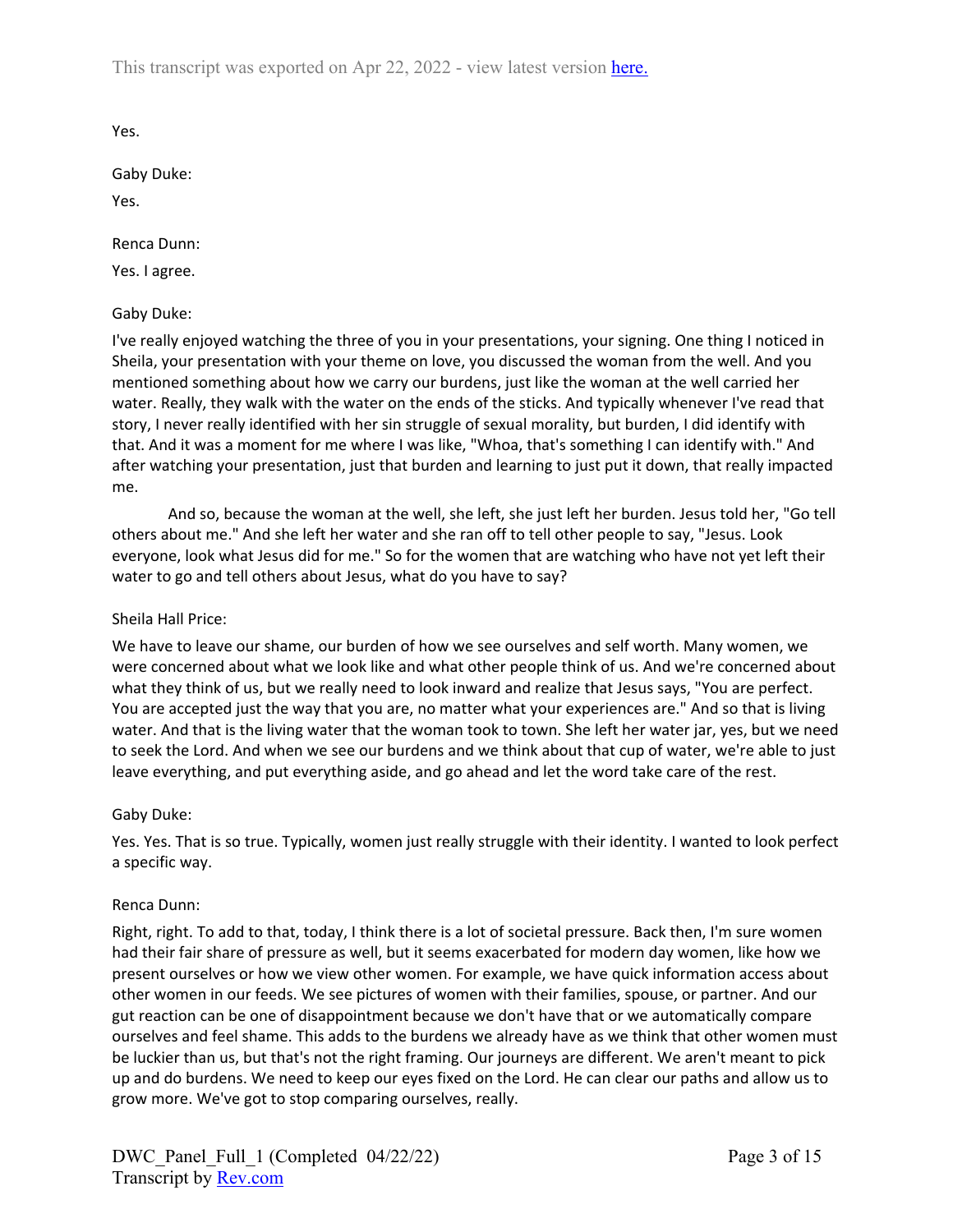## Sheila Hall Price:

Yeah. And another thing, from my experience with the dog when it bit me, the dog actually bit me and I automatically saw my lip. And as soon as I got the stitches, I thought, wow, I just felt like I wasn't worthy. I was just like, "Man, how can the gospel even reach me or touch me? I didn't feel beautiful." But the Lord said, "Who said that you're not beautiful?" And then I thought, actually, no one said that. I was just focusing on myself. And I was telling myself that I was no good because I had a scar. When the Lord looks at us, he looks at the heart. How am I serving God? How am I doing with God? He says, I'm wonderful. And he says, "Sheila, you're perfect. You're fine. No matter what you think about yourself, you can leave that behind." Go ahead and let the Lord take care of the rest.

#### Renca Dunn:

Right. It's about faith.

#### Mandi Dye:

Yeah, it's crucial that we need to give ourselves grace. We all deal with the pressures of social media, Instagram, Facebook, all of that. None of us are unscathed. So we need to be extra kind to ourselves. That's something I'm still learning as well. My kids always say, "Oh mom, I already know what you're going to say next." Give yourself grace. But that's truly how we get through today. Tomorrow will have its own troubles. It's of utmost importance that each one of us just have to show love to ourselves. And then we can show God's love to others.

#### Gaby Duke:

Yeah. I feel like that really ties in with Renca and her presentation related to joy. The joy you have inside. The beautiful joy that can just radiate out. Where you're rooted is important and what you depend on. So my question for you is rooted. What does that mean? Can you explain?

#### Renca Dunn:

The first thing to understand is that roots come with growth. We can lose sight of the growth part if we're only fixated on being rooted. It's really the fruit of the spirit. Joy is a fruit of the spirit. Now let's consider how actual fruit grows, whether it's strawberries, oranges, watermelons, grapes, or what have you. It feels like if we try to rush through the growth process, the plant will wither away. Or if we don't water enough, it will wither as well. Being rooted starts with planting a seed and it slowly grows into something beautiful. Just like grapes. Grapes are rooted in soil, but grow and expand beautifully in bunches of grapes. The same applies to an orange tree or a beautiful watermelon. It starts with the soil.

And let me clarify, we all know watermelons don't grow on trees. The soil is important. And I think that illustration shows us where joy comes from. Yes, it comes from being rooted in the right place, but we must be willing to allow growth to happen. God gives us the components within the fruit of the spirit as we experience life. Being rooted is important, but allowing space for growth over time is also vital. It's not going to happen overnight. Our understanding of this depends on our intimacy with God and sharing stories. Honestly, this right here is a joy because God is using us as his people to edify each other through sharing stories and testimonies, gathering together, reading the Bible, watching worship together, and taking nature hikes.

In nature, we get to see his majesty in the world through mountains and skies. Everything is beautiful and reminds us how God created everything because it was his joy to do so. We are his joy. Babies are his joy. So when I think about how we are rooted in joy, we must be willing to allow ourselves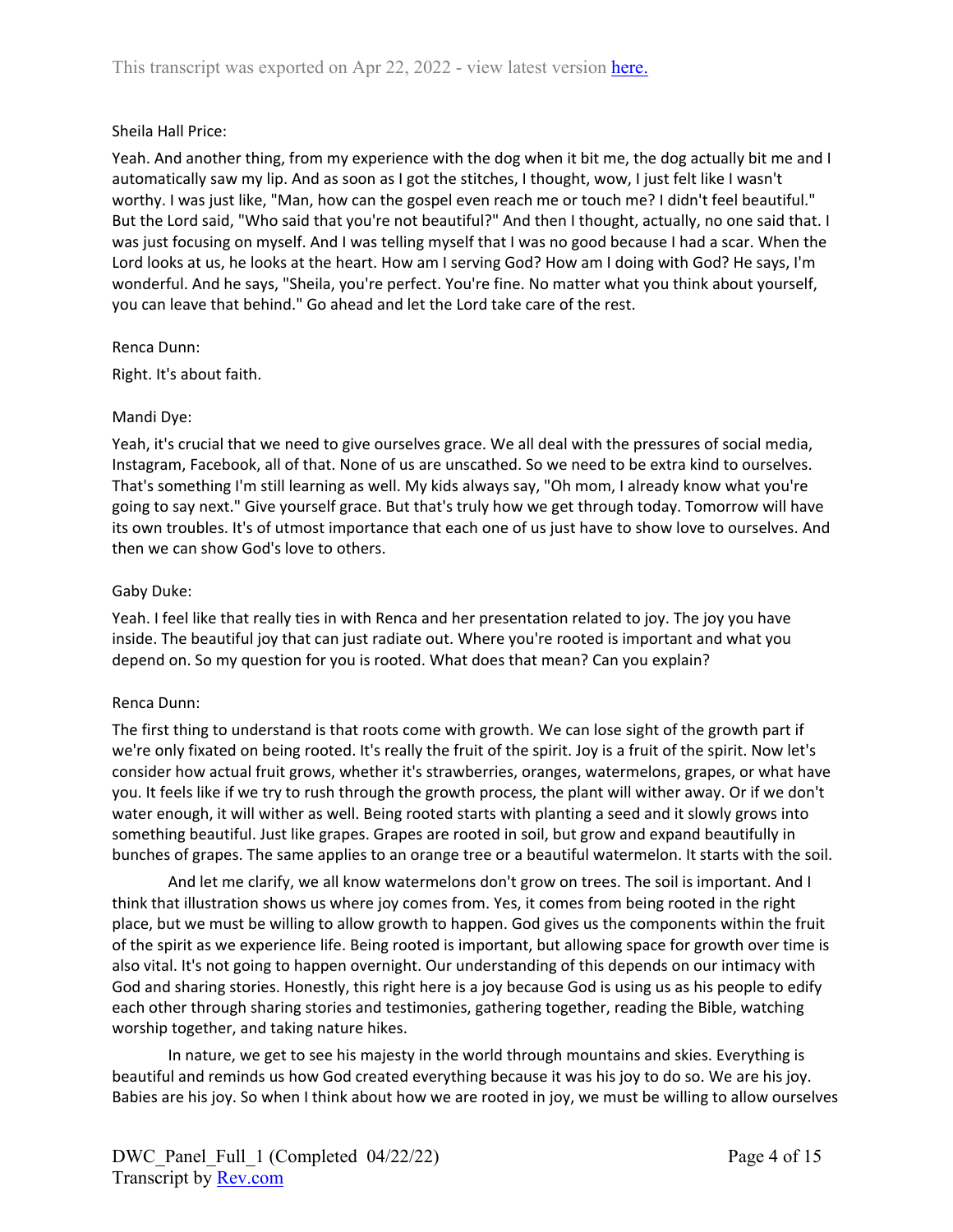to grow in that as well. Let the fruit grow. At the same time, we need tools like community, where we can exchange stories and build each other up. This has been a really joyful weekend for me with these ladies.

## Gaby Duke:

Yes.

# Mandi Dye:

It's been a beautiful weekend of fellowship and joy. Without joy, how can we even relate to God or talk to others without his joy motivating us. If you don't have joy, you're missing out on the very essence of God. He is joy.

# Renca Dunn:

Right. You and Gaby are both moms. And for me to see your daughters here and be part of watching them grow up to witness your motherhood take place, that gives me joy. Even to see you discipline your daughters through no and yes, through cheering them on, or shaking your head to correct them, through all of that, there's still joy in being a mom. I feel like you have to let things grow to be rooted in joy.

# Sheila Hall Price:

Also, I think that we rely and hang onto that joy, because our joy is from God and we should grab a hold of it, and we should hang onto his joy, and we should commune with him. And like she said, being rooted, when that joy trickles down from God, it will come and it will impact us. And everything that is taking away my joy will be removed and nothing can destroy or disconnect me if I'm actually rooted to God. So we must depend on him and hold fast to him, because my joy is strengthened continually.

# Gaby Duke:

Right, right. Amen. Yes. You had mentioned also about, false positivity is different than joy. That was really... Oh, what's it called? Oh yes, toxic positivity, that. I feel like sometimes believing in culture and just [inaudible 00:13:12] as the general culture, I feel like sometimes we encourage that. Sometimes we don't even realize that we're doing it. So I'm just curious with that. If we recognize that we are doing that ourselves, that we start to have that toxic positivity. How do we change and just really show that joy and come alongside other people and not just check in, finish, and be done?

#### Renca Dunn:

Yes. I think toxic positivity applies to a lot of areas right now. When negative things come up, people just want to nip it in the bud. They get bored and don't want to listen or engage in dialogue. Instead, they are dismissive and want everything to just be good. But maybe that person doesn't know what to do or they don't know how to deal with that situation. I think we really need to take a step back and just listen to the other person sometimes. We are not called to solve problems. We're just not. We are called to serve God and simply do ministry. That can include a lot of sitting and listening, just being there. Sometimes simply your presence is enough. Trying to cut off a person or rig your hands of them, for example, on several occasions, I've shared about a bad day and the person I'm with instructs me to pray, and then you'll feel better.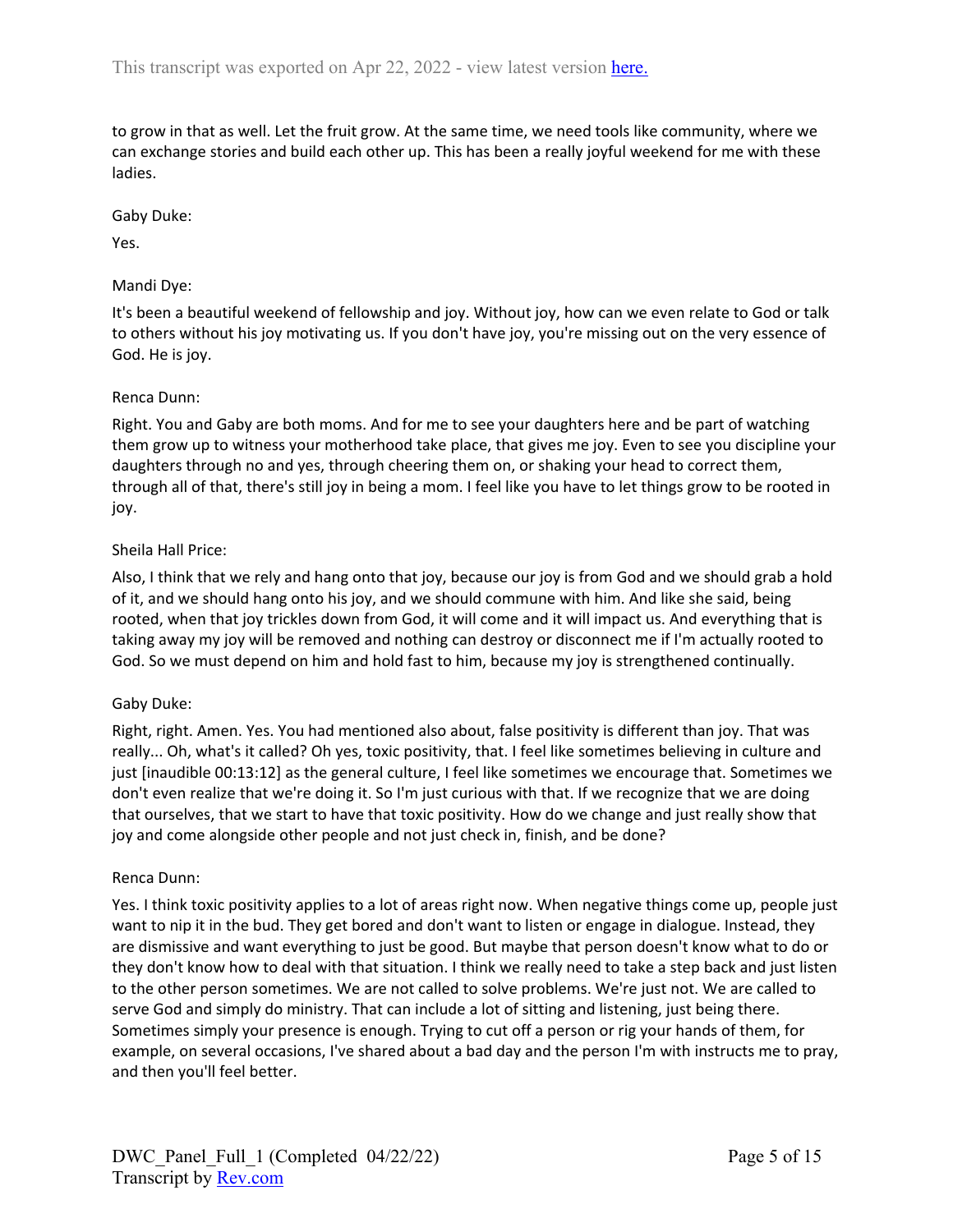Honestly, no. Sometimes I pray and I still feel agitated or I feel so disheartened. A simple or dismissive answer like that is the wrong mindset. The Christian life is not easier. Many times people think, I can accept following Jesus, then when life gets difficult, we reach out for help and are met with a response like, "Just pray. Throw it up to God and you'll be on your way." That can't be the solution. That is an incorrect perspective. I think we, as Christians who grew up as Christians, or even seasoned Christians, still needs to take a deep look inside ourselves. Same with new Christians, but it still doesn't mean we need to solve other people's problems. It means we need to listen, be there and maybe make referrals or just check in sometimes. You can offer to pray with them or just check in with a, how are you text? Just simple things like that.

Alternatively, trying to artificially puff someone up or brush hard things under the rug while someone is struggling inside, causes more frustration. And the sin inside them will continue to mount. That person will think, they just need to stay positive and keep hiding their struggles. And the result of that mindset is drifting away from God when hard things happen. We really need to be careful with that. But at the same time, we are also not responsible for dealing with everyone and their problems getting pulled in every direction. That's not our job. Yes, we need to have boundaries, but I want us as Christians to be raw, real, and vulnerable. If you can't do anything, you can say, "Honestly, I don't know what to do," Or "I don't think I'm the right person for this. I'm sorry," or "Let me think about which friend might be able to assist." That's fine. You don't have to be paralyzed or take off. We just need to encourage that more among each other. What do you all think?

## Mandi Dye:

Yeah. I've always been a big believer that the people who have experienced similar struggles are best suited to help each other. If I'm trying to help someone struggling with alcohol, I can't fully understand because that's not a weakness for me. Therefore, my help isn't effective. I believe in using the connections that you have to locate a more appropriate helper. We can always check if they don't have anyone to support them. You can say, "What can I do at better for you?" Ask them, "How do you feel about this?" Ask them about their own feelings. Don't make it about you and your feelings. Try to meet their needs and get an idea of what they need. And then tell them, "Is it okay with you if I put you in touch with someone?" The Christian life, we all have different experiences. And unfortunately, I hate to say this, but some people have told me that Christians are not nice sometimes. And that's true. You need to show people that not all Christians are like that. There are a few who will really care about them and who will lift them up to God.

So it really depends on the situation. Everyone's story matters. We never want to dismiss anyone, but often, it is prudent to refer them to a more helpful person to meet their needs. And that can help us avoid a lot of unnecessary guilt as well, because you really didn't know how to help that person and you ended up hurting them.

#### Sheila Hall Price:

Oftentimes, I think we should find time. And if we could be there, we should just be there and just listen. Sometimes our presence of just sitting and listening is what's needed. We can let them know. We might not have the same experiences then, but we can be there to listen and we can be there as they figure out what to do. And of course, if we know someone, whether it's the pastor or the pastor's wife, or someone else that we could contact, like a group leader or someone that they feel comfortable with, we can always refer them to them. But sometimes, they don't want that. Sometimes they would just like us to be patient, and just be present, and offer support and comfort. So just like they mentioned, we don't need to fix everything. And sometimes we can't fix everything. But how can I help you with your issues,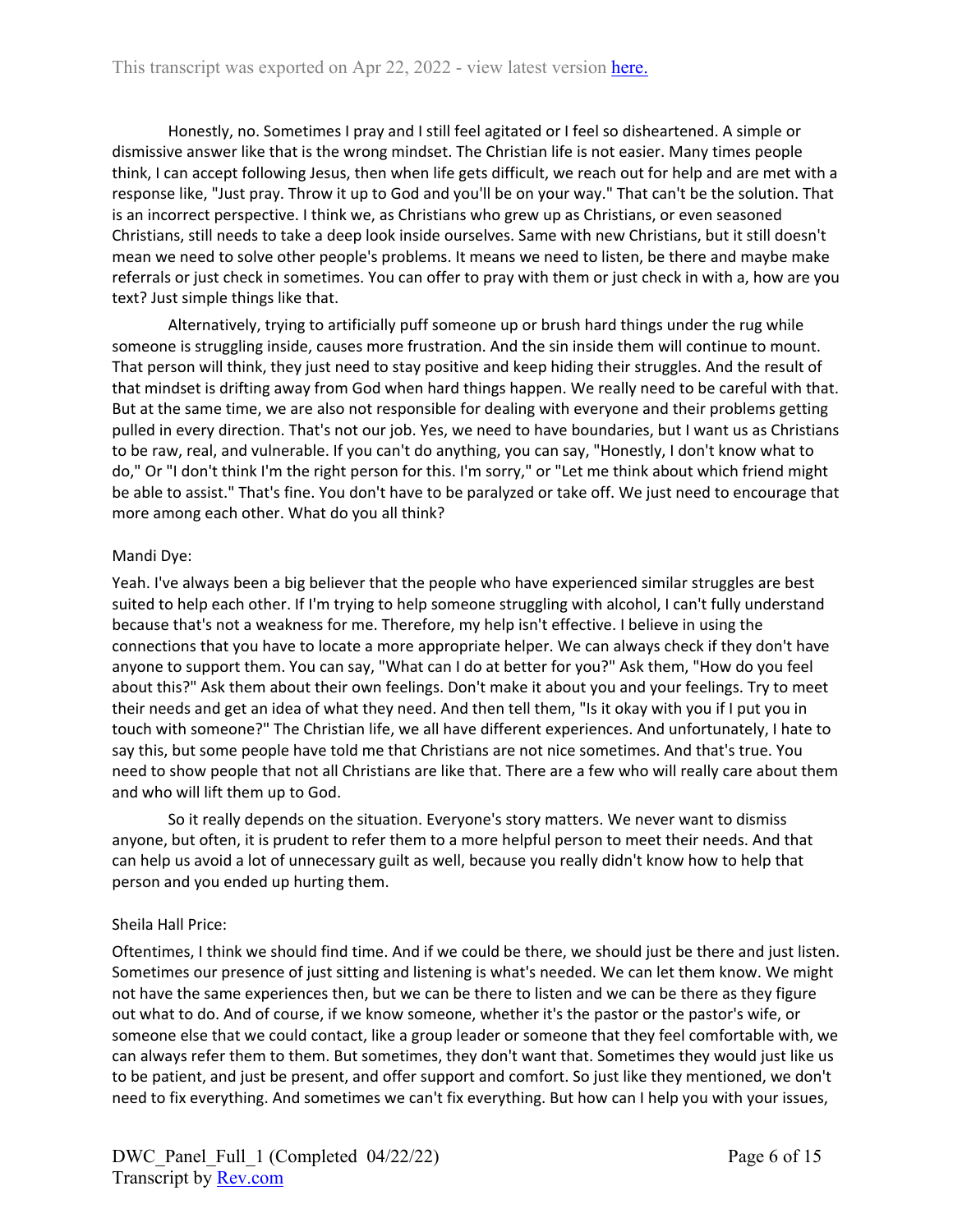if I'm not able to help myself? Sometimes things are just there. And of course, we don't know a hundred percent everything, but yeah.

### Renca Dunn:

Right. Also, when we help someone or when that person who just needs someone to listen to them, comes to us, we need to remember, they can't depend solely on us. For example, I've noticed that some people become needy and that creates a dependency. Then when we suddenly cut them off, they get upset and say, "I thought you were supposed to help me," but that was never the intent. We have a responsibility to communicate that we can't solve all the problems, but we're still willing to listen, pray with them, and keep checking in. That person needs to remember that they need to keep depending on God and not just on other people. Remember that there are other resources like mental health counseling, or maybe that person just needs marriage counseling. Maybe they need more professional help or the church's help. Maybe they just need a friend's help. There are many different ways. And that's why we are called the body of Christ. There's no scripture that says, we are only the arm of Christ. It says-

Gaby Duke:

Body.

Renca Dunn:

... body. We all serve different purposes. Sometimes you're the arm and you're the leg, then we come together. We can't depend solely on the arm or things become imbalanced. We need a whole healthy body.

#### Gaby Duke:

Yes. I remember that verse that just talks about carrying each other's burdens and what that looks like. It seems like really coming alongside someone is the journeying with that person. It's not fixing, like you just said, or depending on that person, but it's just really more of a coming alongside with them on their journey, and just helping them turn to the Lord through that. And yeah, it's really just beautiful development.

#### Renca Dunn:

I think it's also cool as we look through the Bible, we see all kinds of struggles, and frustrations, and war, but the people of God are never alone.

#### Sheila Hall Price:

That's right. That's right.

#### Renca Dunn:

Never. They're always with someone, like their fellow warriors, or in a palace, or with their priests. We never see an instance of one of them being alone. I think it's an interesting reminder for us as we go through the process of life with joy and supporting each other. We know we are never alone. Find someone who can match your situation, but be sure not to depend on them, depend on God. We're here to exchange resources with each other.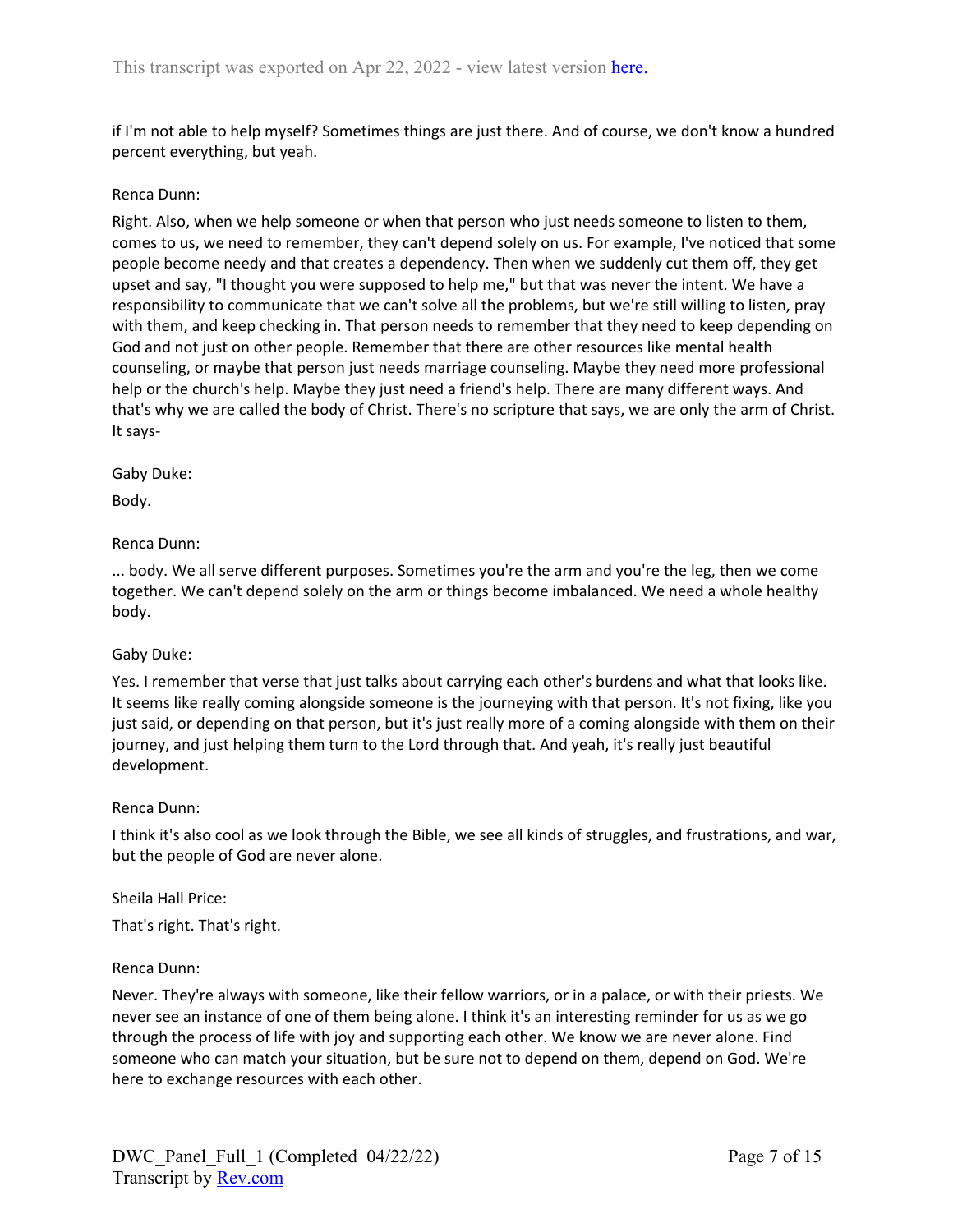# Gaby Duke:

Yes.

# Renca Dunn:

Oh, it's like, imagine a scene where we are crouching and ready for battle. And I realized, "I don't have a sword. What do I do?" But I look to my right and you say, "I have one. Here, take mine." And I see someone coming for you on my left. And I say, "Here, take my bow and arrow. Take that, take that." This is what I imagine like, think of exchanging resources to support each other.

## Sheila Hall Price:

We are women of multitasking. So, we usually are skilled to multitask with different things to support each other. So for example, really, if I can't help, and she can't help, and she can't help, we can always keep giving to each other, so that we can continue to meet, to be the people that God need us to be for others.

## Renca Dunn:

It's hard.

# Gaby Duke:

So Mandi, your presentation, I watched it. And wow, it really touched me. It's about your journey, and moving, and not being sure, and your family, your husband, your kids changing schools. Wow, that was really heart touching. I noticed that you started to get a little bit emotional because it's a really big deal, all those moves. And you know what? Your daughter is also here with us. Yeah. I was really excited that she came. What's was that like, just presenting and having all those emotions? Just sharing your heart with us and being here, especially with your daughter.

#### Mandi Dye:

This is really our first trip that the two of us have taken together, because she's older now. In my past travels, I didn't always feel like she was the right age to come along, but on this trip, it's been such a gift for her to be here, been able to spend such quality time together. We get to fly together and meet all of you when we arrived. It's so good for her to be around Godly women. It's inspiring for her. It's not always easy to find like-minded women with whom she can form a special connection. So it's been so great to have her with me this weekend and for her to be able to see it all firsthand, rather than me just telling her about all the stories that I hear of people. And that's been bringing us closer together. It's neat that you guys are watching us too and seeing us be silly. She's a very girly girl. She enjoys doing makeup and she did your makeup, Gaby. So yes, we've so enjoyed this experience.

#### Gaby Duke:

Yeah. She's so sweet. And I've loved seeing the two of you. Well, Sheila, your daughter too.

Sheila Hall Price:

Yes.

Gaby Duke: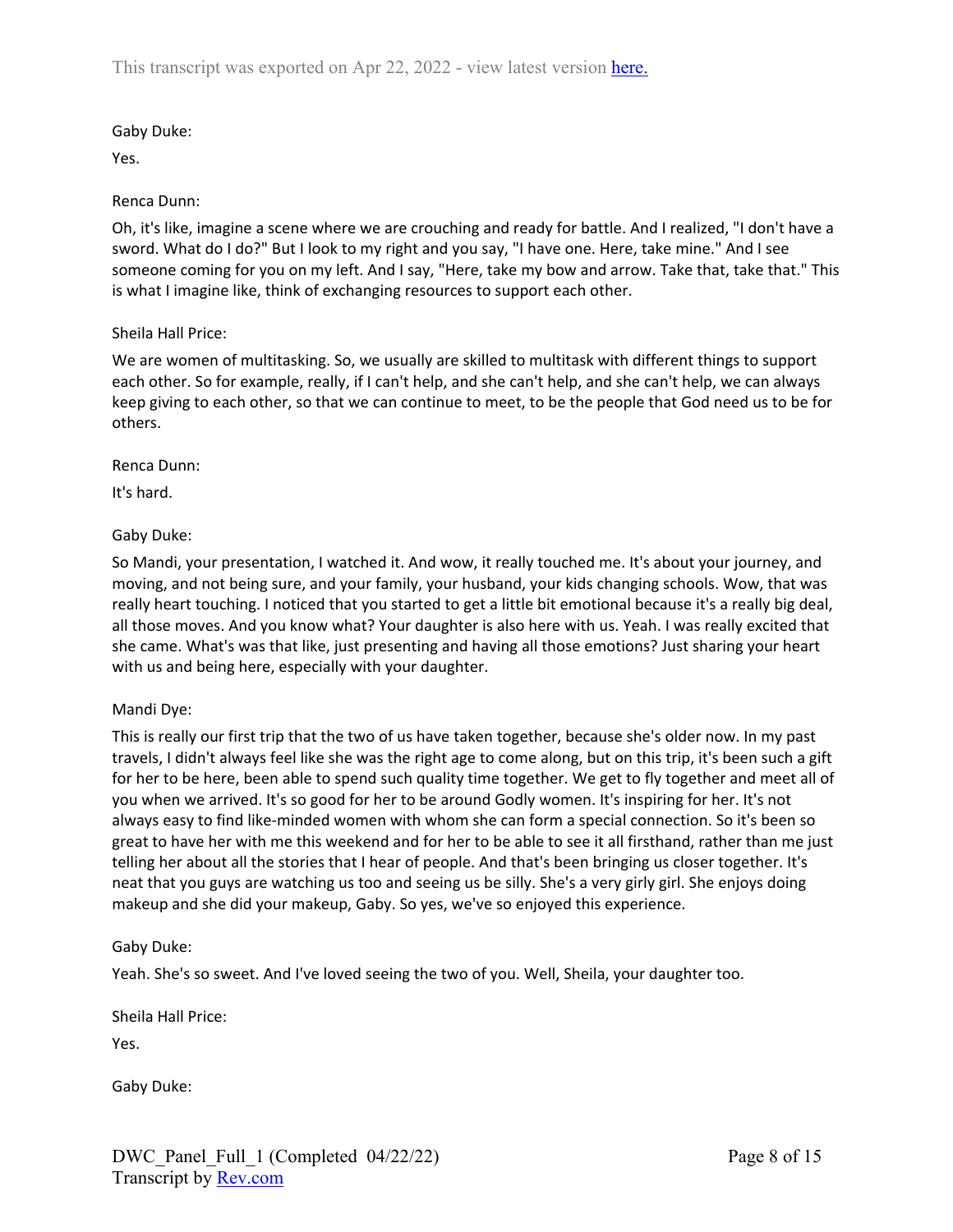She knows relationship. Oh man, I pray one day, my daughter and I will have a relationship like that, because you know what? I'm actually going to be texting two of you often for advice because this was amazing.

#### Sheila Hall Price:

Yes. Yes. So I moved from Washington state to Virginia, and I had an opportunity to share God with so many people and minister. And this is actually the first time that my daughter is with me. And so, as she's developing and becoming a woman, I don't want to miss these opportunities to be with my daughter. So this trip was a chance to talk, and tease, and laugh, and eat together. And it's been such a blessing. And maybe she would've thought, "Oh man, I'm going to be here with older women." But actually, as she's been here, she's been learning and she's been learning about herself and how it means to be godly.

Renca Dunn:

How dare you call me an older woman.

Gaby Duke: I know. [crosstalk 00:25:18] losing that.

Renca Dunn:

I personally really enjoy having your daughters here. Sometimes it reminds us that we were their age before and that who we are now is what they might become. It's cool to see. It makes me think of a Bible verse in Deuteronomy that says, "You shall teach them to your children, talking of them when you're sitting in your house, when you're walking by the way, and when you lie down, and when you rise." So along with that same idea, your girls see you here now. And they can look back 20 years from now. And remember that they were here for this moment. They see that. And maybe one day, your daughters would be sitting in these chairs doing a panel.

Gaby Duke:

Yes, yes.

Sheila Hall Price:

Yes. In the new testament in Titus, and also first and second Timothy, it says, "Older women teach the younger women." And so that is an opportunity for Mandi and her daughter, and me and my daughter, we are able to show them how God is working in women's lives.

Gaby Duke:

Yes, yes.

Sheila Hall Price:

And so, as they see us, they will see what God is doing. And hopefully, they'll want to be like that too. And your daughter as well, when she grows up, it'll be her turn.

Renca Dunn: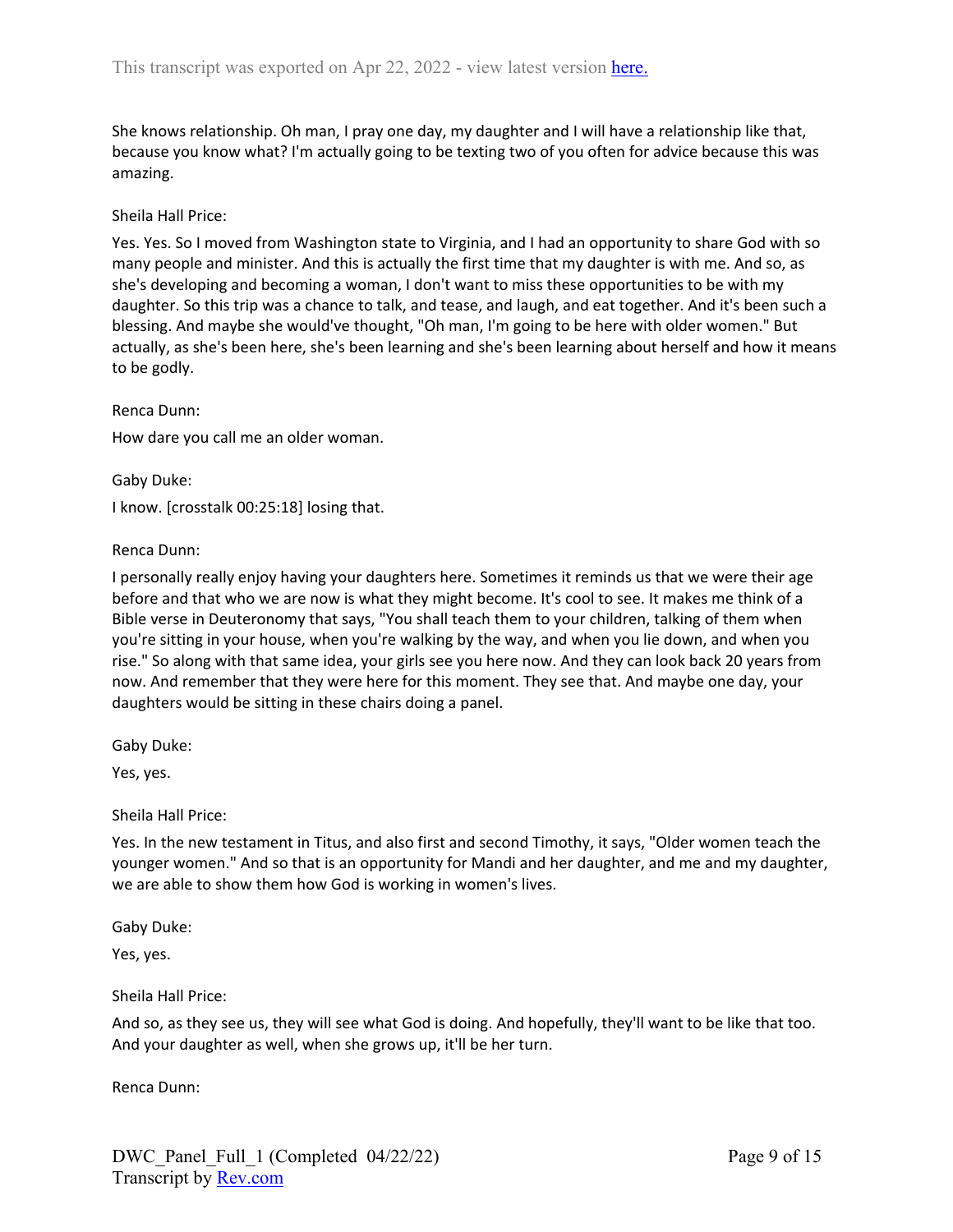What's also amazing is I feel like you have the wisdom that you have from your life experience is rich. That is something that I cherish as a woman. God created women. Oftentimes women are thrown under the bus, but we won't let that happen. We can rise up here, like the women warriors before us.

Sheila Hall Price:

Yes.

### Renca Dunn:

Deborah, Esther, Eve, and the list goes on. We will rise up because that is who God made us to be. So it's awesome to have daughters that look to you as an example, to rise up and continue that.

#### Sheila Hall Price:

Yes, it's a challenge as well. It's not easy to raise a daughter, but it is a blessing.

## Mandi Dye:

Oh, I love watching my girls grow up. And coming here has been a powerful bonding time, because God is here and this is ministry. My hope for my daughter's future is that yeah, like you said, she will one day take my place. My husband would be overjoyed to see that happen. I would love to see her do something like this. I even asked her if she could see herself doing it. And I said, I understand that, but yeah, we're making beautiful memories. When she looks back on her life, two, five, even 10 years from now, she'll remember the things that she watched her mom and dad do. And maybe she'll follow in her footsteps. Now today, she told me, she said, "I'm proud of you." And that made me smile. She's been my biggest fan this weekend. I've loved having her with me.

#### Sheila Hall Price:

Having my daughter here has just been part of the process. I know and trust God. And I do believe that she will find herself in her future. I've taught my daughter many things, but sometimes, she'll say, "Okay, mom does this or says this," but if I'm blunt or very direct, she'll say, "Mom." And I'd tell her, "Hey, God gives me the opportunity to be blunt," but she's also learning that she doesn't just have to sit there and just say, "Okay, whatever." I'll just accept that. But I do remind her, God has given me a personality and characteristics, and he's making me into who he has me to be. But at the same time, I'm going to tell you what God tells me to tell you. So it's all part of the process and part of raising godly girls.

#### Mandi Dye:

I agree wholeheartedly. It's not easy being a Christian mom in the world right now. It's tough, but I've learned the value of talking with my children, not to them. That shows them that mom is really listening. I always kind of probe and ask, "How are you feeling about this? Do you feel like this or do you feel more like this?" That's how I keep my eyes on which path they're heading towards. And if I see them in the wrong direction, I get more blunt. But if they're growing, and they're positive and healthy, then I tell myself, I'm doing a good job, but it's a big journey.

And I always ask them every day, "Do you love God?" And they say, "Yes." That's what matters most to me, even if we don't agree on other issues, but we have a strong relationship as our foundation. They know that my husband and I are available and we're here to talk with them. I can't imagine if my kids didn't have God. Sometimes they even try to picture what my life would be like if I didn't have Jesus Christ and I can't even fathom it. I'm so grateful that he is in my life. I'm sure that's the same for you and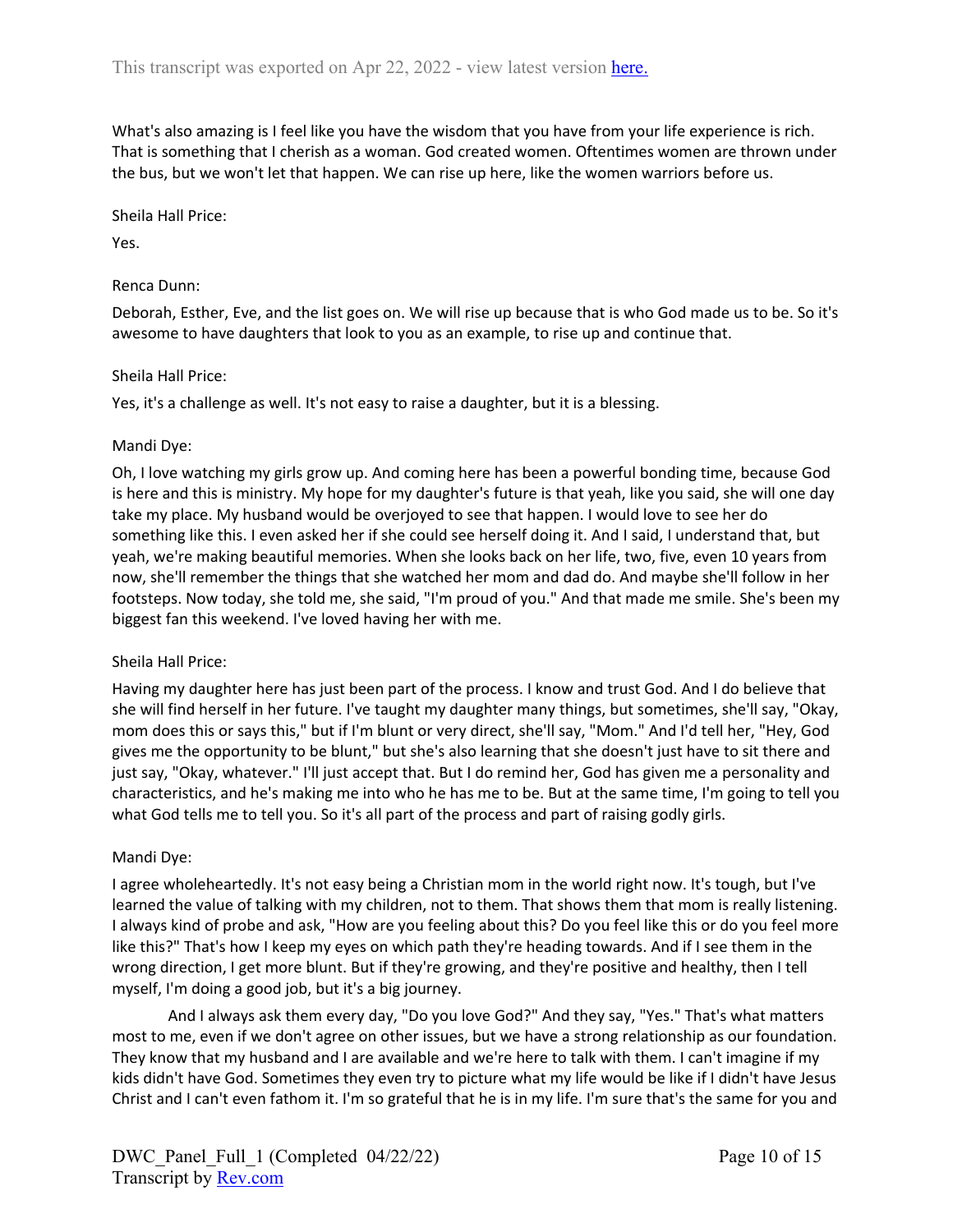your daughter. She's so beautiful. And our two girls have really hit it off. They're planning to go back to the hotel and chat tonight, and I'm like, "Okay, have fun." So sweet to see that. That's part of my testimony of moving so frequently. And this is an example of the good that can come from meeting new people and even meeting a new friend's mom. Sometimes you don't get to meet your friend's parents. So it's been a wonderful opportunity.

#### Renca Dunn:

I also think it's important to remember that not all mother-daughter relationships are great. There are some that have tension or distance in the relationship. With that being said, what would your advice be for others who may be experiencing that?

#### Mandi Dye:

Honestly, I think the age and stage that your child is in really impacts the relationship. Through the middle school years, that's a really difficult age because of so much peer pressure. As a Christian mom, it's painful to watch them go through stuff. We're always trying to teach them to love, to forgive, to be selfless, but when it comes to going to school, they've got to learn to be tough. They need to learn to stick up for themselves. It's a hard age. I feel like seventh and eighth grades were tough on all of my kids.

Elementary school and high school, they were easier. And it depends a lot on the relationship style you have with your kids. All relationships have issues. Every relationship goes through ups and downs, but I feel for the parents of middle schoolers, because that's such a hard time and puberty hits around then. Sometimes your child might not want to hear about God about that age. So the struggle's real, but God will never forsake you. He's always there. No matter how upset I feel, I have to remember that I'm here to help my children get through these times. And they're never going to forget that. Parenting is hard, but God is with me and he doesn't forsake parents. It's a beautiful and challenging adventure. Just never give up.

#### Sheila Hall Price:

That's right. What God gives me is his love. I mean, his unbreakable love. It's strong and enduring, and that is the love that I want to give my children. My children, when they make a mistake, I want to show them love because love was shown to me. When I made mistakes, God still loved me. And because of that with my kids, when they make mistakes, it's so important of course, to address them and tell them what is acceptable and not. But then, we should also embrace them and show them love. Because after that, after a correction, I always show them love or give them a hug, because I want them to know that God loves them as well.

#### Gaby Duke:

That's something I love about the two of you and your daughters, are teens. And that teen age is just weird and awkward.

Sheila Hall Price:

It's a challenge.

Gaby Duke: Yeah. It's challenging. It's challenging.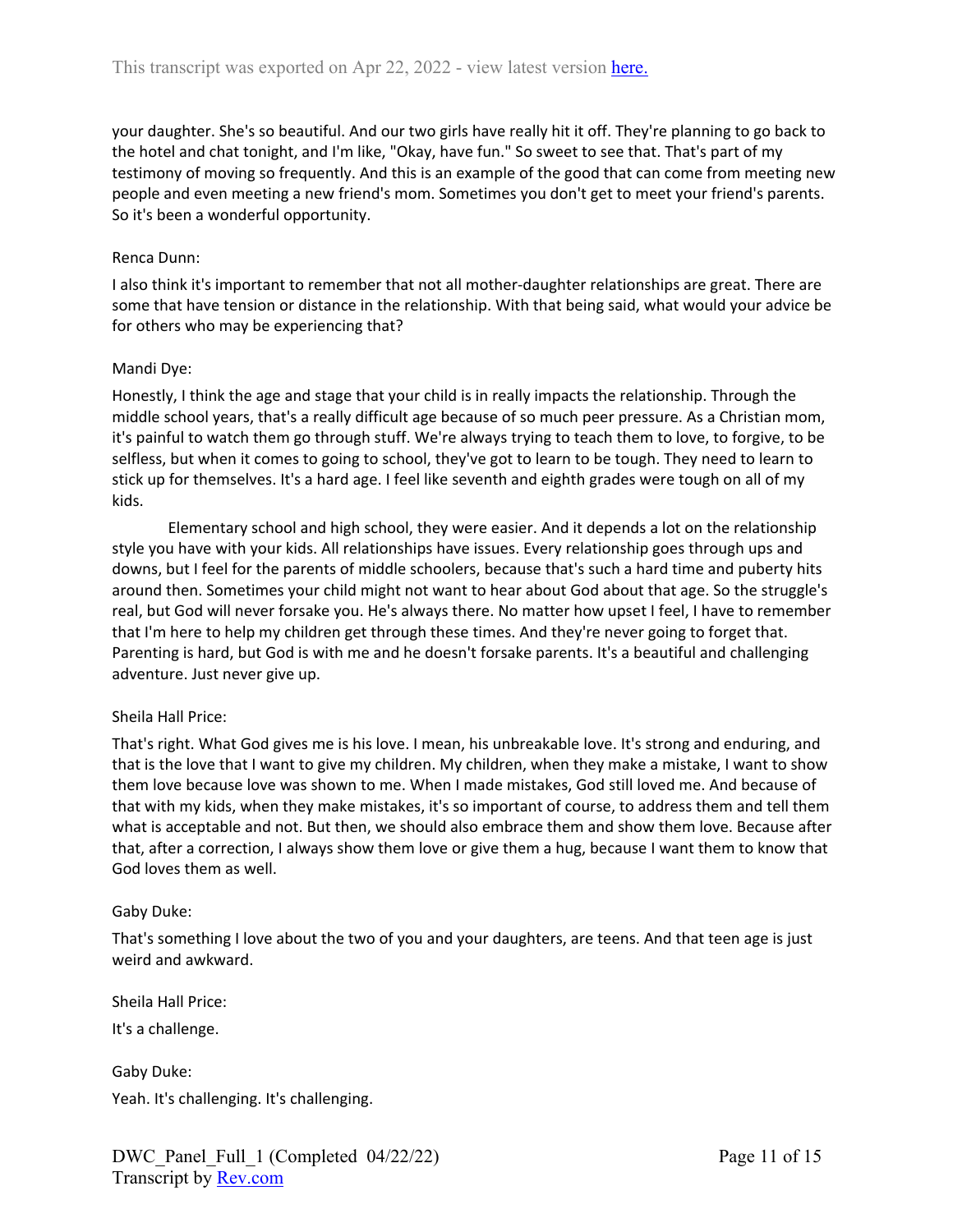### Sheila Hall Price:

It's a challenge.

### Gaby Duke:

Whether that's teen or adult age, relationships are hard, but it's hard to accept God's love regardless of your age. So Sheila, you mentioned struggling with the bite on your face and just how that affected how you looked, but you felt that God was calling you to just tell others about him. And it was tough for you to accept that role. And you knew that God loved you no matter what you looked like. So for people out there that are watching right now that haven't yet gotten the opportunity to accept God's love, what would you encourage them with?

## Sheila Hall Price:

Well, first I would encourage myself with patience. First, I have to encourage myself and have patience. And I must humble myself and accept that God is in me and that he's working in me, so that I can share with other people his love. I can't just love other people on my own. I have to really rely on the love that is given from God. And as I fellowship with him, I'm able to give that love to others. Something that I do with my children is when I see homeless women. Homeless women, they tend to be on the street with children. And so my first thing is to approach them and then ask them, "Do you need help? Do you need food?" And I bless them. And then I ask if I can give them a hug. And my children are often appalled and they say, "Mom, did you just hug that homeless woman?" And my response is, "Yes." The same love that God gave me, I don't want to keep it for myself. I want to share it with others.

### Renca Dunn:

Yes. We can self sabotage. We can tell ourselves things like, I'm not worth it, I'm not deserving, or I'm not good enough. We can spiral into negative self talk. The thing is, God already unconditionally loves us. He doesn't see our misbehavior and question his love for us. When we have thought, we don't deserve his love, who does that come from? It's us. We can become our own worst enemy. And when that happens, I wouldn't say evil wins, but he uses it as an opportunity to deceive. We will encourage you. He will encourage you to believe those lies. So when there's proof right in front of you of God's love, for example, he'll bring you people and so many other things, but we are resistant to believe it because of those lies. I think first, like you said, we have to receive it. I have to say it to myself. I receive God's love. I know I am loved. You have to say it, even if you don't feel it. Say it to yourself every day.

I have a story of a friend who felt discouraged every day. This friend would self sabotage repeatedly. Then her doctor told her to look at herself in the mirror every day and say, "I am loved. I am beautiful. I am worthy." My friend thought it was silly, but the doctor was adamant. She agreed to do it. And after days of doing this, it started to sink in or became rooted. She started to believe that she is deserving, worthy and valued. This completely changed her mindset, attitude and perspective. She made a full 180. She was optimistic and hopeful. And it was like, where did she come from? So as you said, it comes from within first. You have to receive God's love, say to yourself, "I know I am loved." It doesn't matter what other people say. We have to remind ourselves that we are worthy, that I am a woman of worth, that you are a woman of worth. Start there, and then it will start to overflow into other areas of your life. It can impact our behavior, responses to people and community.

Sheila Hall Price: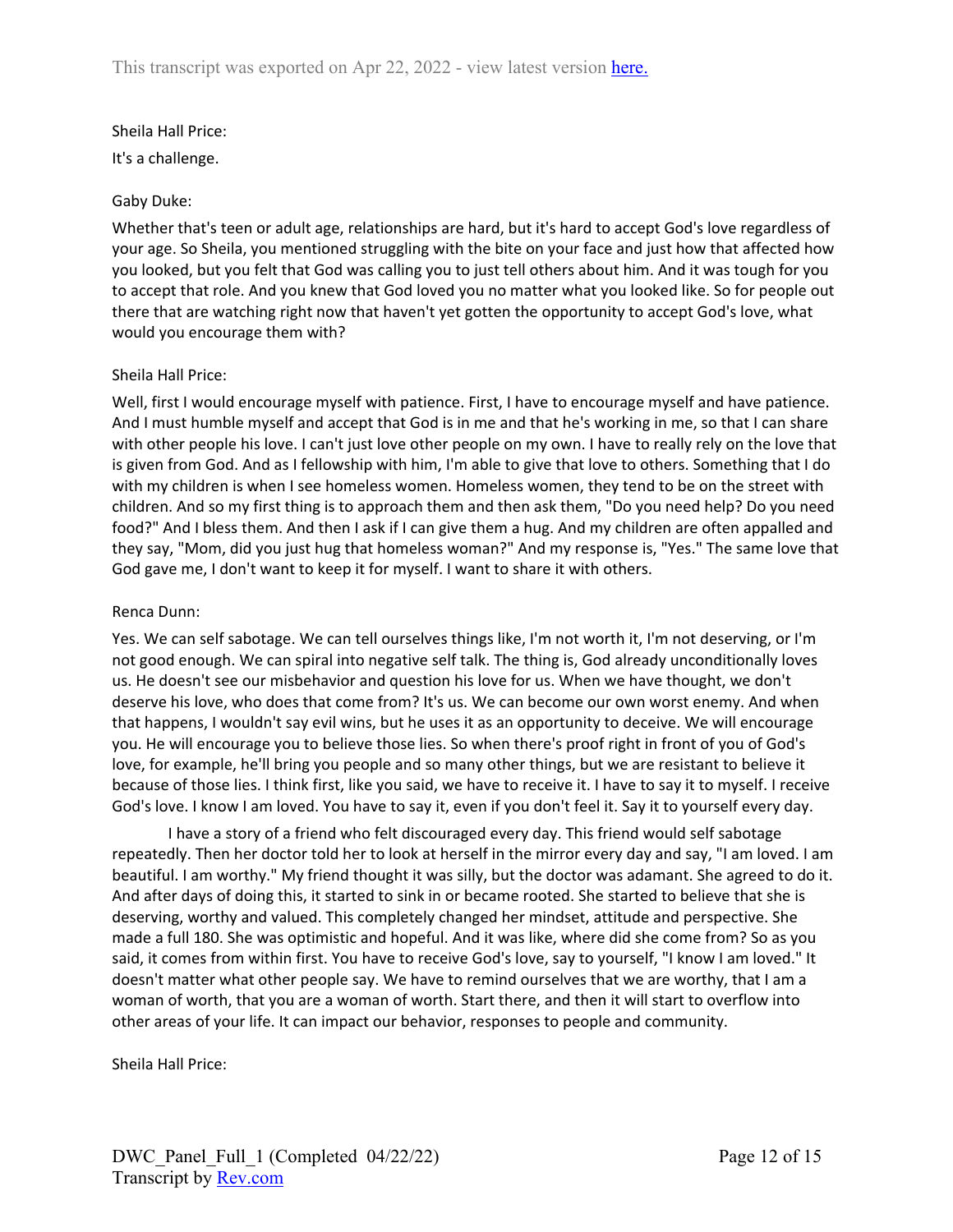There's a song that I love. Because of this song, it's something that I have to tell myself over and over again. And the song says this, "Your faithful love is enduring. Your love, it touched me. It strengthens my soul and it inspires me. And it flows out for me like a river. This I know, truly the things that I have experienced, your love has endured." And that's something that I have to tell myself over and over again. So whenever I'm feeling angry, I think about that song and how his love washes over me and can turn that anger into something else. Instead of drawing a line or pushing people away, I can remember, nope, the Lord has already touched me and I automatically can be changed from the inside. And that anger can turn to love. I don't have to doubt his love. I already have my experiences, but I've already experienced his love, and it's strong, and it beats anything.

So his love in face of my anger, when he touches me, he changes me, and that anger becomes love. That's it. So that's something I have to tell myself often.

## Mandi Dye:

Yeah. To add to what you both are saying about those identity statements, you are worthy, we're important, we are loved, I use those for my kids all the time during the middle school years. Reminded them of those words, put them on their mirror and their lunchbox, texted them throughout the day. So just do our best. That's all we can do. Just abide in the love of Christ. Your children will look back and remember those things. The statement, "You are worthy," I send those words to my friends all the time to remind them. Remember, you are worthy no matter how hard your day was. God is always with you. He promises to go with you wherever you go. He'll never abandon you. Those affirmations bring up a lot of memories for me. They're just essential reminders to cling to. It's the good news.

## Renca Dunn:

And honestly, we do forget. We do. It gets beat into our heads. We hear it so often, it loses its significance. We see this many times in the Bible. People will turn away even after seeing with their own eyes what God has done. Even they forgot. We can get tired of pastors or others saying the same thing over and over again, or maybe like your teenage daughter who says while rolling her eyes, "Mom, I already know you love me." But at some point, she could forget. So we keep saying it. I'm confident in myself as a woman, but sometimes people hurt my feelings, which can lead me to feeling despair. But I have to pause and remember, I am worthy of his love. I have to tell that to myself. I have to repeat it until I can get a hold of myself.

#### Mandi Dye:

Yeah. It is not easy, but we can't give up. It's unbreakable or unbreakable faith, unbreakable love, unbreakable joy.

#### Renca Dunn:

Unbreakable joy.

#### Gaby Duke:

Yes, yes. That, I love it. I often have to remind myself too. I don't have to do anything to earn his love. He just loves me regardless. I just love that. Ladies, thank you so much for being here. It has been a joy to have the three of you here on this panel. It really has.

Mandi Dye: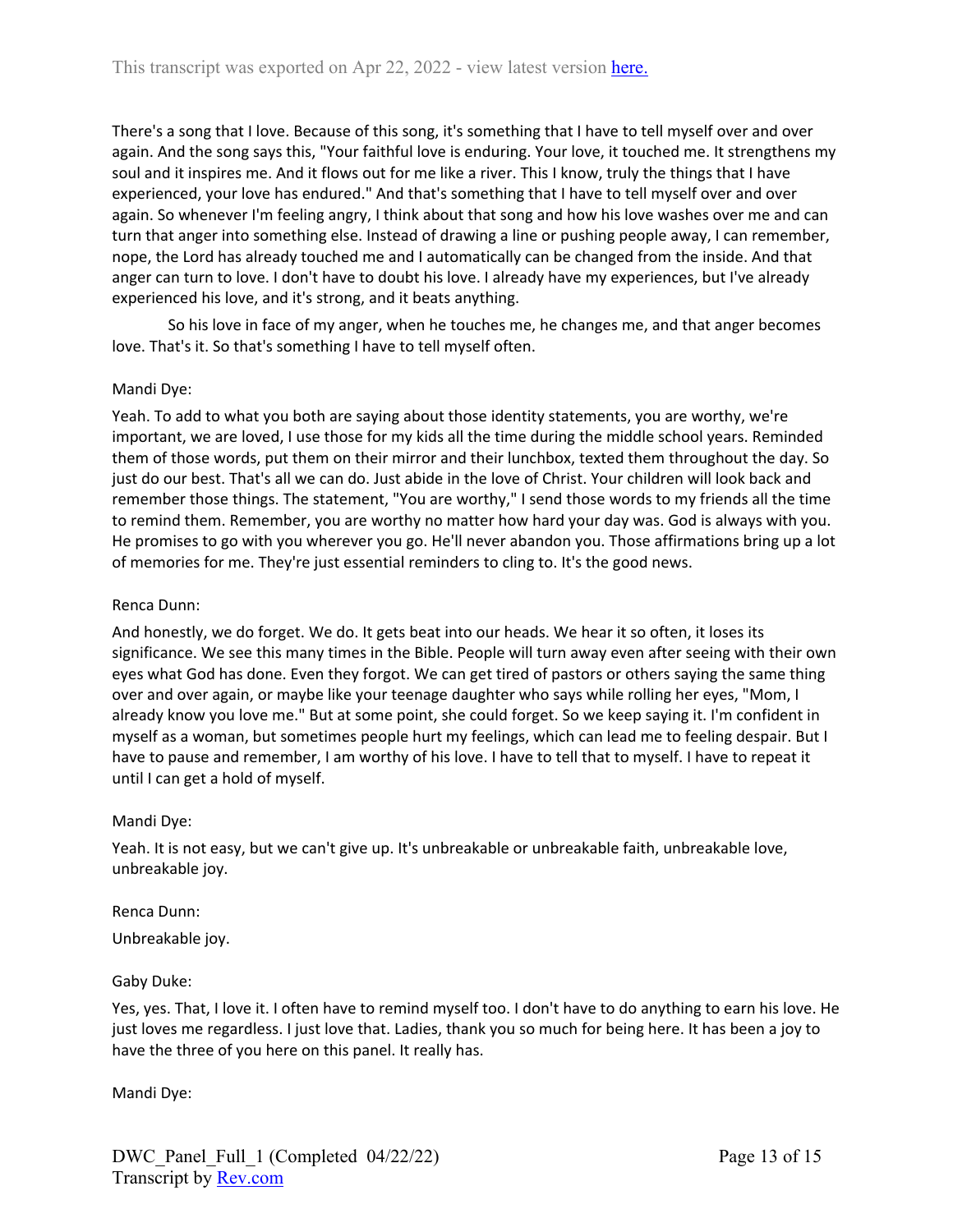# Yes. Thank you.

### Renca Dunn:

Thank you for having us. It's an honor for me to be here, sitting next to you women, as you share your stories and to know godly women, women of God.

### Sheila Hall Price:

Yes. Being here really has been such a blessing, being able to connect and minister together. Thank you so much, Deaf Millennial Project.

#### Mandi Dye:

Yes. Thank for you for giving me this experience. It's My first time here. To the awesome team, thank you all.

Gaby Duke:

Yay.

Mandi Dye:

I [inaudible 00:41:40] here. I think I should move to Texas.

## Gaby Duke:

You should. Okay. So I think this would be a really great opportunity to just pray as we close out. So if the three of you don't mind, I'll start with the prayer, and then Sheila, you can go next with love, Renca with joy, and then Mandi with faith. Okay? Dear heavenly father, just thank you so much for today. And for all the women that are in the audience watching, oh Lord, I just thank you so much for how you've used these three ladies to just teach us and just help us to know more of who you are. Thank you so much for this opportunity. This is for you.

#### Sheila Hall Price:

Father in heaven, Lord Jesus, we honor you. We lift up your name and you alone are God, and there is no other. Lord, we received from you that nothing is impossible. Lord, we thank you for your unbreakable, enduring love. And we pray that you touch every woman who needs inspiration, who needs to fill your love. Lord Jesus, let every woman know that they are worthy and that their jar of water filled with shame can be laid aside, because you will touch them and you will permeate your love to be sent out like sprinkles of water. Lord Jesus, thank you for your enduring, unbreakable love. Thank you for each woman. In Jesus' name.

#### Renca Dunn:

Heavenly father, I have no words. I want to thank you, but I have no words to describe the way I'm feeling right now. I just want to thank you for your creation, the earth, the animals, the plants, the people. You also created all of us women sitting here right now, as well as the women watching. I pray for those women out there. There are some who have a broken spirit. Some may be depressed. Maybe they're struggling with something or some may be in a good phase in their life. Whatever they're experiencing, wherever they're at, maybe they're at home watching this conference by themselves or with that community. You are with each and every one of them. Let your spirit overflow and remind